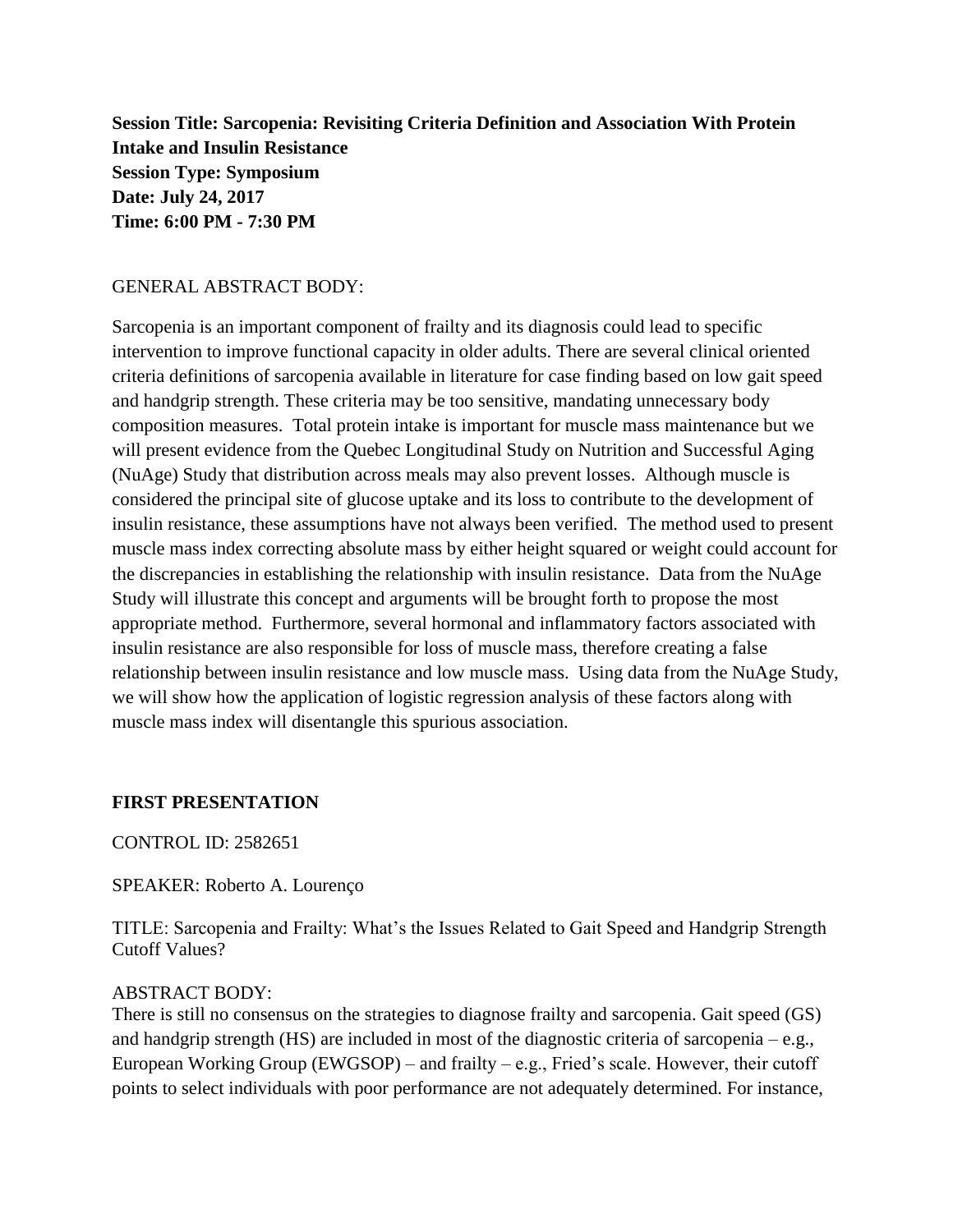there is evidence that the cutoff points suggested by EWGSOP to screen elderly to muscle mass measurement select a very high proportion of individuals. Recently, three studies from Brazil, Mexico, and Spain reported that 83.4% of their cohorts were selected as suspected of sarcopenia using EWGSOP criteria. Cutoff-values tailored for these cohorts reduced the proportion of abnormal results to 34.2%. Also, in frailty studies, using inadequate GS and HS cutoff-values may overestimate in almost 10% their prevalence. In conclusion, to be epidemiologically/clinically useful, the cutoff-values of GS and HS must be adapted to specific populations.

### **SECOND PRESENTATION**

CONTROL ID: 2583427.

SPEAKER: Stéphanie Chevalier

TITLE: Mealtime Distribution of Protein Intake and Lean Mass and Muscle Strength in Nuage Participants

### ABSTRACT BODY:

In addition to total intake, protein distribution across meals may affect sarcopenia. An even distribution further increased muscle protein synthesis compared to a skewed intake, in young adults. We studied whether this short-term result translates into long-term preservation of lean mass (LM) and muscle strength in healthy older adults of the NuAge study (827 men, 914 women). Outcomes were measured at baseline and 2-3-year follow-up. Protein intake was calculated from 6x24-h food recalls. Results: In men and women, LM declined by 2.5% and 2.0%, muscle strength by 20.0% and 18.2%, and mobility score by 6.5% and 7.8 % (P<0.05). Rates of decline were not independently affected by the quantity and distribution of protein intake. Yet, participants with more evenly distributed protein intake had higher LM and muscle strength throughout follow-up, even after controlling for confounders (P<0.05). This could translate in delaying reaching a sarcopenic threshold, affecting functionality.

# **THIRD PRESENTATION**

### CONTROL ID: 2584323

### SPEAKER: José. Morais

TITLE: Different Indices of Muscle Mass May Lead to Different Associations With the HOMA-IR Score

# ABSTRACT BODY: